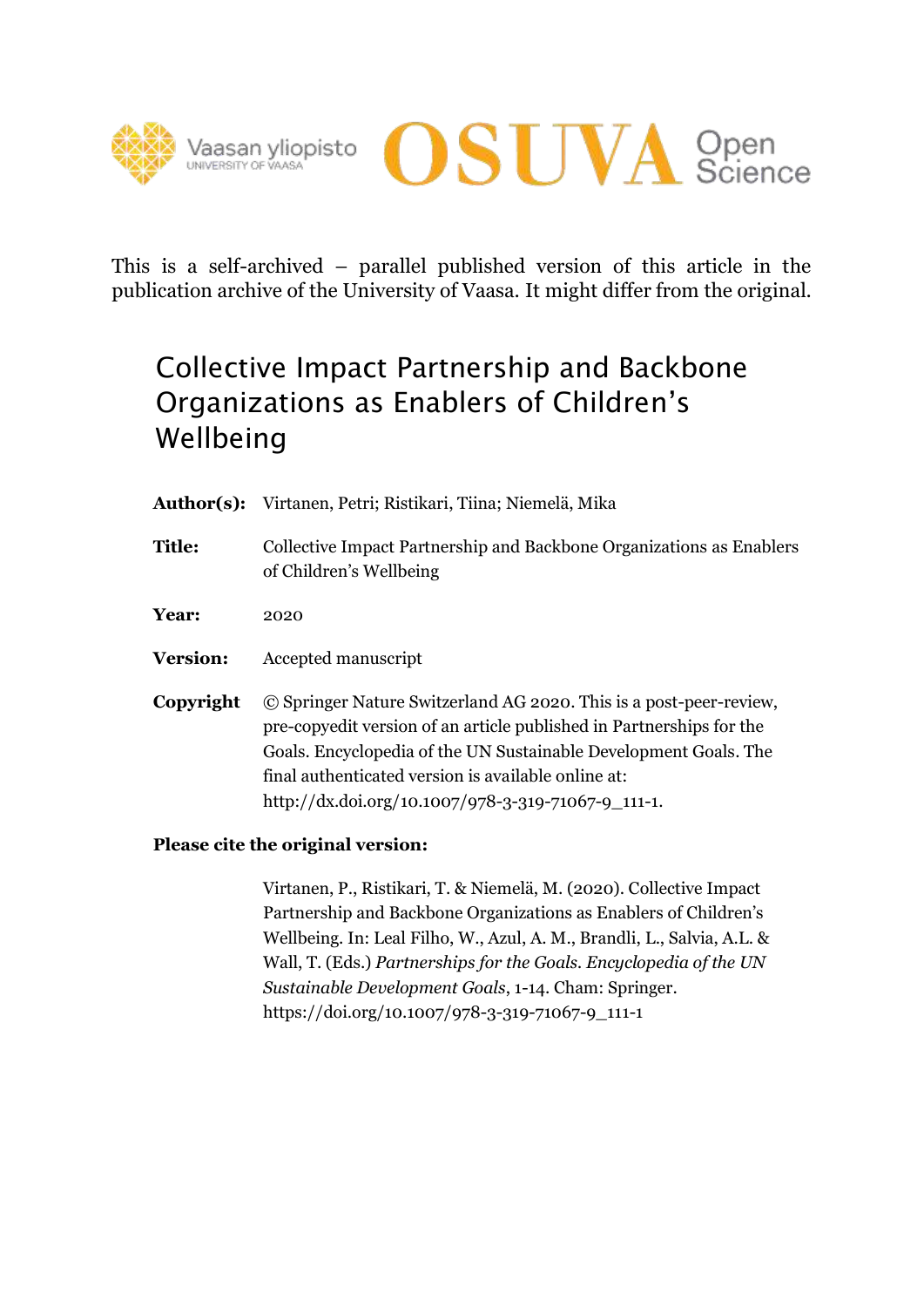# **Collective Impact Partnership and Backbone Organisations as Enablers of Children´s Wellbeing**

# **Contributors:**

**Petri Virtanen**, Doctor of Social Sciences, Professor CEO, Itla Children's Foundation Professor of Administrative Sciences, University of Vaasa (Social and Health Management) E-mail: [petri.virtanen@itla.fi](mailto:petri.virtanen@itla.fi)

**Tiina Ristikari**, Doctor of Social Sciences Director of Development, Itla Children's Foundation Visiting researcher, Finnish National Institute for Health and Welfare (Department of children, adolescents and families) E-mail: [tiina.ristikari@itla.fi](mailto:tiina.ristikari@itla.fi)

#### **Mika Niemelä**, PhD

Professor of Practice, University of Oulu (Faculty of Medicine, Center for Life Course Health Research) E-mail: [mika.niemela@oulu.fi](mailto:mika.niemela@oulu.fi)

**Synonyms**: Collaboration, Cooperation, Common Agenda, Mutual Understanding, Co-creation of Services, Collective Impact, Backbone Organisation

#### **Definition**

In this article, the question of partnership is approached from a perspective centred around the creation of a common agenda based on trust and from the children´s point of view. Partnership and collaboration have traditionally been viewed as mechanisms to create bridges between organisations and institutions from the private, public and non-governmental sectors in order to enhance funder collaboratives, public-private partnerships, multi-stakeholder initiatives, social sector networks and collective impact initiatives. It was not however until Kania and Kramer´s (2011) seminal work on collective impact when this subject came to be viewed as a developmental process aiming at the creation of a common agenda and mutually agreed activities and consisting of five integral parts: a common agenda, shared measurement systems, mutually reinforcing activities, continuous communication and backbone support organisations. This article, based on a systematic review of the topic, maintains that partnership – approached from the point of view of children and through the lens of collective impact – constitutes a crucial mechanism in the creation of safe and comprehensive wellbeing for children. Thus, this article – using Kania and Kramer´s (2011) definition of collective impact and focusing on the structure of partnerships and the nature of trust in organisations as the prerequisite for partnership – advocates the importance of the UN SDG17 principle as the bringer of inclusive society built upon principles and values, a shared vision, and shared goals that place people at the centre of human endeavour.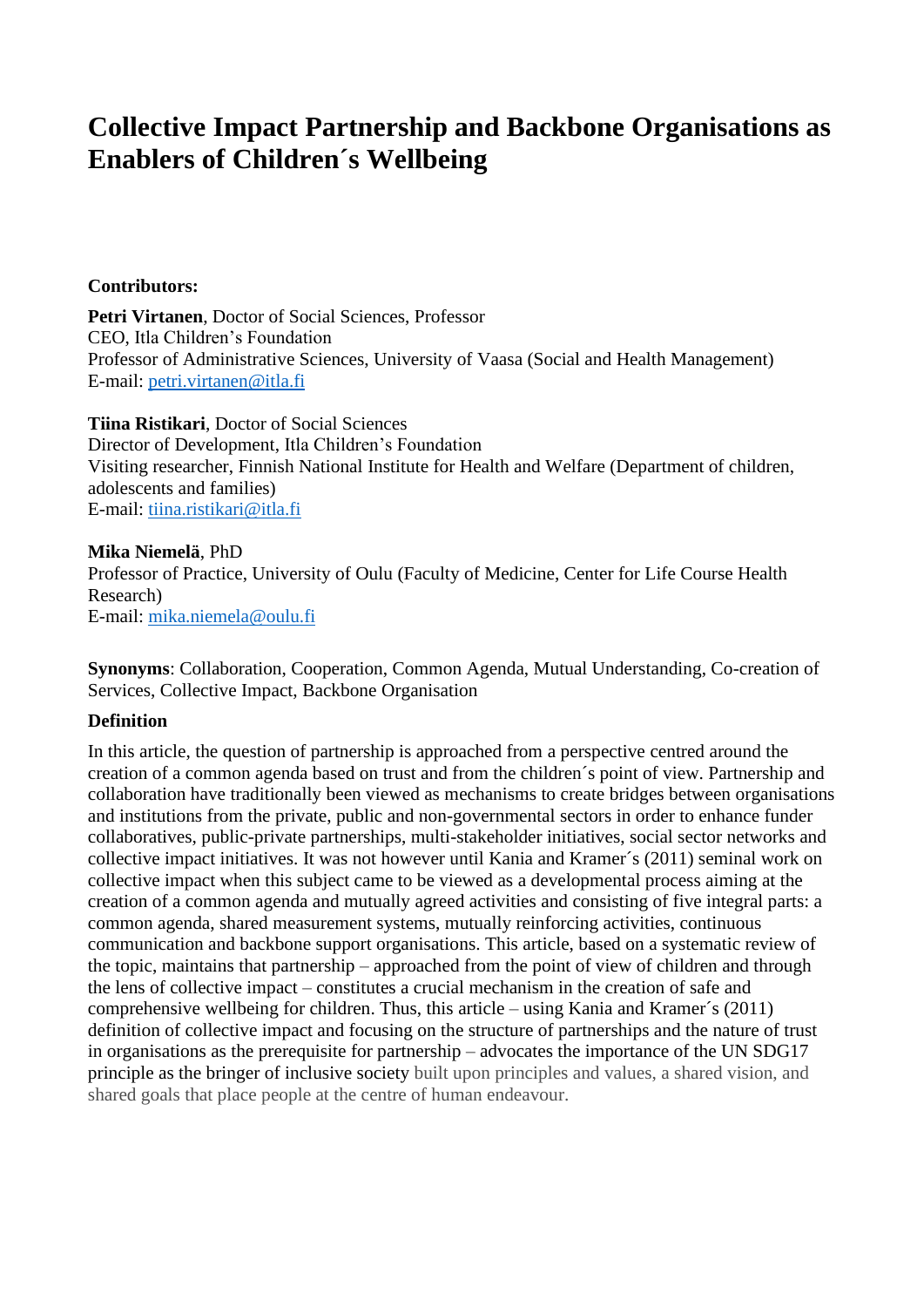#### **Introduction**

The aim of this article is to advance the theorisation of partnership and its links with children's wellbeing with the tools and distinctions provided by the analysis of the more general research problem of collaborative action based on the principles of collective impact (Kania & Kramer 2011). This approach is necessary because the concept of partnership has been and remains ambiguous unless different types of partnerships and backbone organisations are not adequately distinguished, problematised and analysed in detail. This article approaches CI from a system´s thinking perspective – i.e. it tries to see CI-initiatives occurring in systems maintaining that a system is an entity that manifests its existence through the mutual interaction of its parts. Systems thinking suggests that one can only understand (and subsequently improve) a system by looking at how all the parts interact with each other and how they are integrated. From this perspective, understanding CI-initiatives proceeds from the whole to its parts, not from the parts to the whole as occurs more generally in respect of knowledge.

This article aims to disentangle the concepts of partnership and backbone organisations – while reaching out towards the phenomenon of organisational trust – from the perspective of children´s wellbeing by systematically reviewing 32 articles. In this article, the concept of partnership and backbone organisation is explored through the lens of collective impact, in the context of creating health and wellbeing for human beings and particularly for children. By investigating the structure of partnership and the rationale and logic of trust as the driver for partnership, this article paints a detailed picture of partnership's empirical manifestation. Focusing on partnership structure in CI initiatives aims to provide knowledge about how to encourage and promote effective public, publicprivate and civil society partnerships, building on the experience and resourcing strategies of partnerships, which are essential objectives of the SDG17.

In this article, partnership and backbone organisations, grounded on organisational trust and aiming at collective effects, are considered to act as the drivers or enablers that contribute to children's health and wellbeing as an outcome. This article thus asks how partnerships and the varieties of backbone organisations contribute to children's wellbeing when the outcome (wellbeing) is approached in the light of collective impact (Kania & Kramer 2011): more precisely, this article focuses on the structure of partnership and the rationale and logic of backbone organisations as enabling factors and contributors to children's wellbeing.

The key concepts of this article are defined as follows:

**Partnership** is a reciprocal engagement among human beings, between human beings and institutions or between institutions *per se* aiming at a better future and wellbeing. Defined in this way, partnership occurs between family members, but also reaches further than the core family to the extended family and beyond, including the institutions of modern society. From the perspective of collective impact, the available research literature offers a set of consistent findings regarding neighbourhood effects and their relevance to children and adolescents (e.g. Sampson et al. 2002; Turner et al. 2012): these effects fall into the categories of social inequality and social and health problems (such as crime, mental health problems and school dropout) and can be traced through the following five interconnected domains: physical, social, service, socio-economic and governance (e.g. Goldfeld et al. 2010). Approached in this way, partnership involves the idea of social change (Clarke & Crane 2018) and requires the adoption of multidisciplinary working methods and cocreation/co-production incorporating citizens, service users and professionals from different sectors to contribute to children´s wellbeing (Dolan et al. 2018; Cahn 2004; Fisher et al. 2018; Townsley et al. 2004).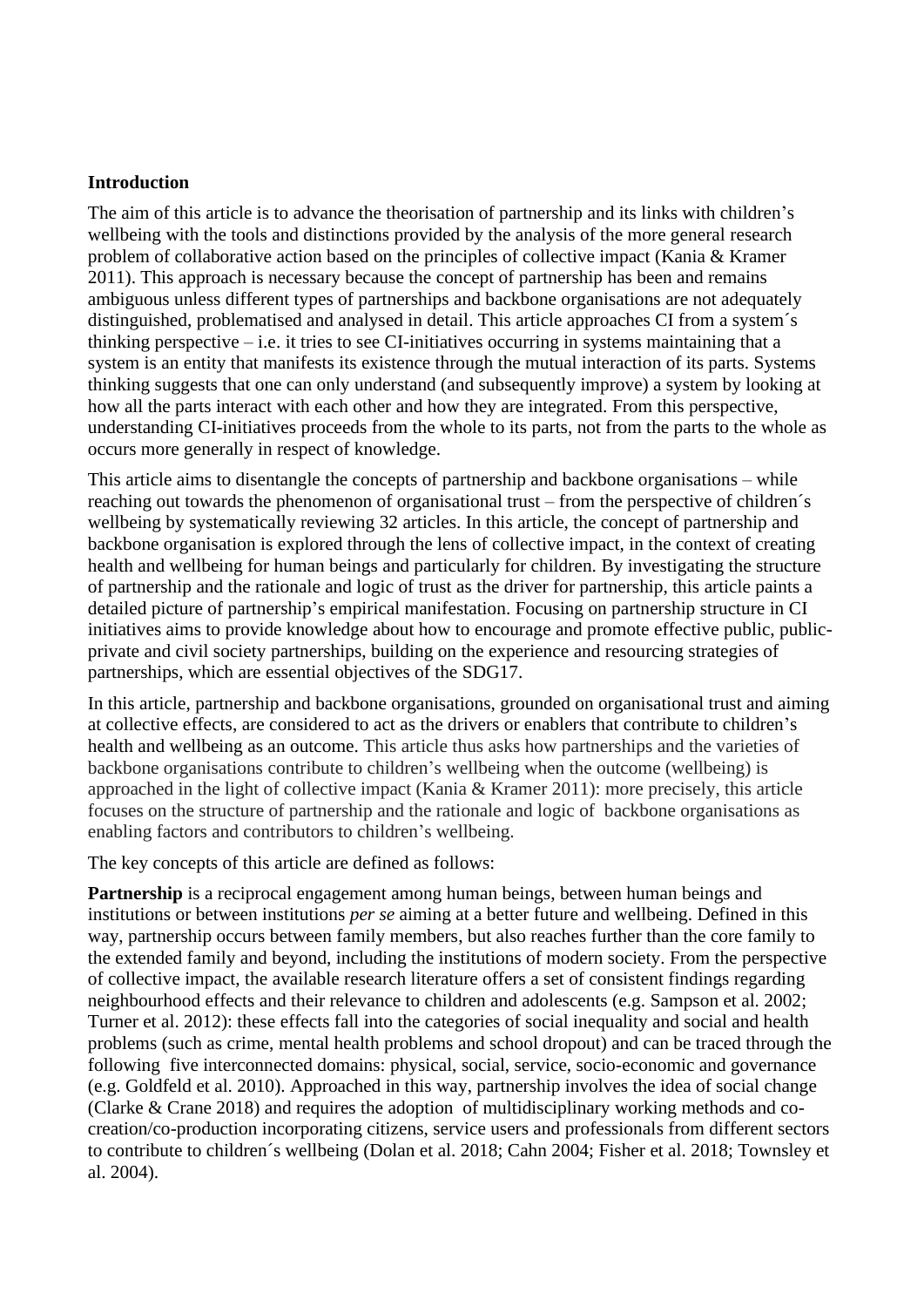**Backbone organisation** is a separate organisation and staff with specific skills designed to promote coordination, cooperation and leadership (Kania & Kramer 2011: 7-8). From the perspective of achieving long-enduring effects, backbone organisations promote facilitation, communication, quality assurance, data obtaining and management, as well as various technological aspects with a view to achieving collective impact. In this kind of operational context, leadership practice must be adaptive and stem from the best use- and understanding of leadership meta-skills to not only be able to navigate in the activity systems that are complex and multifaceted by nature, but also make the best use of human creativity and organisational trust (e.g. Uhl-Bien et al. 2007; Tammeaid et al. 2020). Trust is a support mechanism existing between persons and also between institutions more generally. In order for it to be beneficial to all parties, this mechanism should be reciprocal, thus benefitting all parties involved. Evidence from the existing research literature suggests that trust is a complex, multidimensional construct, rendering it amenable to diverse interpretations in different social situations and differing depending on the stage of relationship development at which it takes place (Fletcher et al. 2000; Kramer & Carnevale 2001). Trust entails generalised beliefs and attitudes about the degree to which other people are likely to be reliable, cooperative, or helpful, independent of the specific context or situation in which an interaction with them might take place (e.g. Wrightsman 1991).

**Collective impact (CI)** is a theoretical, conceptual and practical entity which has attracted significant attention over the last decade in collaborative and partnership-based activities not only in the domain of families with children but also in relation to various categories of public policies and services at the transnational, national, regional and local levels of governance. The notion of collective impact, which emerged in the early 2010s, postulates that large-scale social improvement entails coordination across various programmes and sectors. CI initiatives have been grounded on Kania and Kramer´s (2011) seminal work on collective impact in which collective impact has been viewed as a developmental process consisting of five integral parts: a common agenda, shared measurement systems, mutually reinforcing activities, continuous communication and backbone support organisations. Acknowledging that not all cooperation necessarily calls for a CI framework to be functional and successful, these five conditions nevertheless point to the thesis that the programmes or interventions have to work with each other to make a collective impact (Gao et al. 2019). Overall, CI is based in systems and complexity theories and therefore it does not function as an evidence-based model, where fidelity to a set of instructions or guidelines leads to success. Rather, the success of CI-based initiatives remains largely elusive, relying on the participants to work together to generate solutions to complex social issues. In their seminal work, Kania and Kramer´s (2011) definition of collective impact advocates the importance of the UN SDG17 principle as the promoter of an inclusive society built upon principles and values, a shared vision and shared goals that place people at the centre of human endeavour. Overall, CI adopts a systems perspective and allows evaluators to focus on the processes and dynamics that give rise to synergies beyond individual-level outcomes (for a critique of CI, see e.g. Barata-Cavalcanti et al. 2020; Demant & Lawrence 2018).

**Wellbeing** is an outcome of a commonly agreed agenda and of commonly or jointly implemented activities. The science of wellbeing and the related academic literature has yielded extensive knowledge and measurement instruments over the last three decades. Wellbeing – and related concepts such as social inclusion and its counterpart social exclusion are context-specific concepts in at least three senses: in normative terms, in cultural/institutional terms, and in geographical terms (where one lives makes a material contribution to wellbeing and happiness, shaping access to material, social, cultural and political resources and increasing the probability of contact with other human beings and communities). At the individual level, a low level of wellbeing occurs as an outcome of the process of declining participation, access, material and spiritual deprivation and solidarity whereas a high or enhanced level of wellbeing refers to a capacity to participate in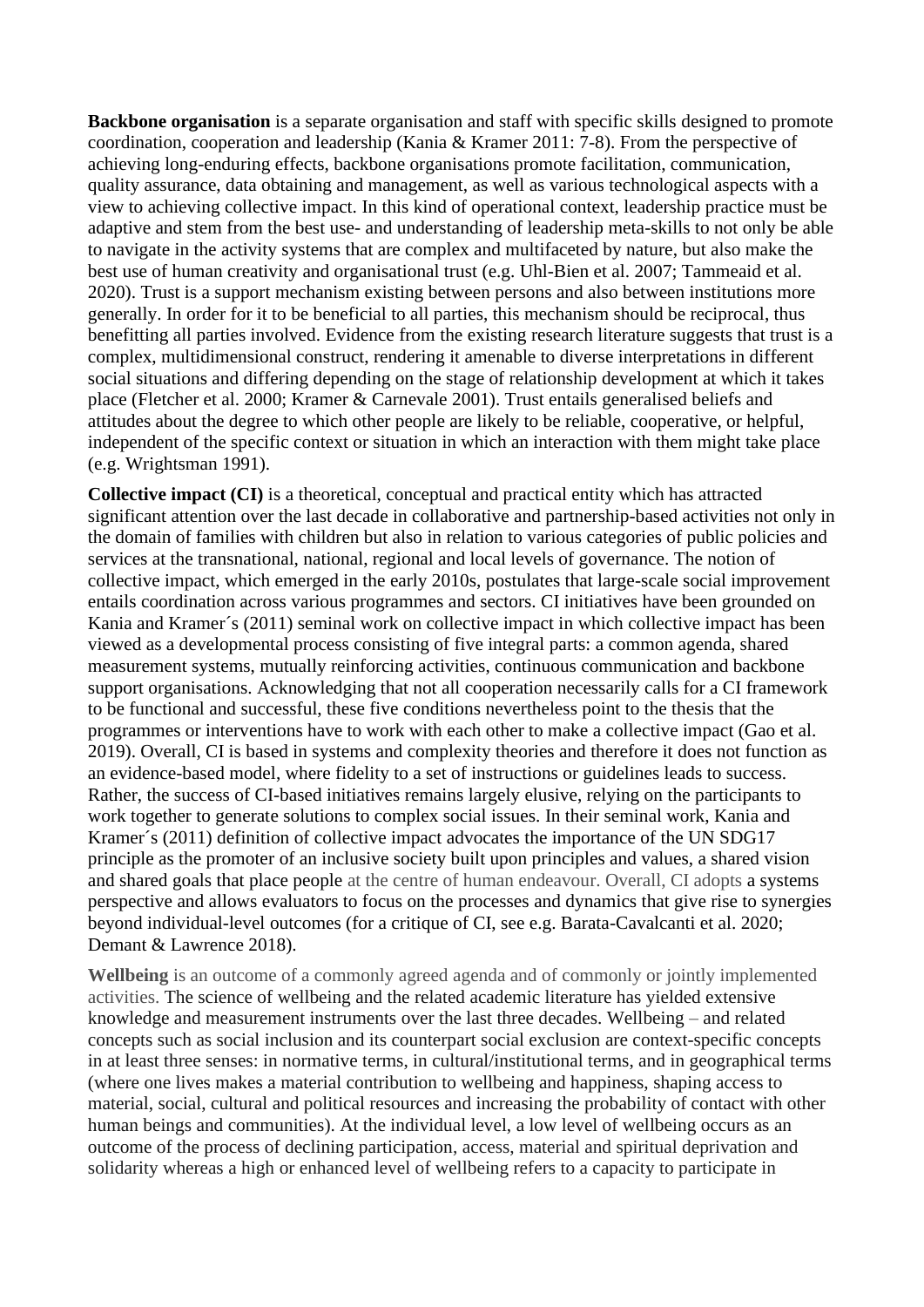normatively expected social activities and to build meaningful social relations (Giugni & Lorenzini 2017). In the context of this article, scientific development in the field of positive psychology has been interesting: focusing on the scientific study of flourishing individuals, institutions, and societies has meant that the field of wellbeing science has evolved and expanded. Wellbeing is now understood not simply as the outward display of positive emotion, but rather, as thriving across multiple domains of life. From this perspective, Seligman's (2011; Forgeard et al. 2011) wellbeing theory has been highly influential by delineating five domains of life that people pursue for their own sake – positive emotion, engagement or flow, positive relationships, meaning or purpose, and achievement – and linking them with Antonovsky´s theory of sense of individual and collective coherence (e.g. Eriksson 2006).

This article progresses as follows. First, the conceptual resources deployed in the article are discussed and the research design is presented. Secondly, the methodology of the systematic review is presented as well as the collation process for the data. Third, findings from the systematic review are reported. Fourthly, the main findings are discussed, and they are linked to the practice of CI. To conclude, the article draws together the main conclusions and sketches out a future research agenda around the topic of partnership as embedded in the creation of wellbeing.

# **Methodology**

This article is based on systematic literature review method (Gough et al. 2012) and more specifically, it deployed the seven-step model put forward by Fink (2013). The review process consisted of seven components, including selecting research questions, selecting article databases and sources, choosing search terms, applying practical screening criteria, applying methodological screening criteria, doing the review and finally synthesizing the results. The review was compiled from the following electronic databases: Proquest, Scopus, Wiley, Ebsco, Web of Science, Sage Journals, Emerald, ScienceDirect, JSTOR, and Pubmed. The article search covered the period 2000- 2020 and was focused on academic articles published in the English language. Search terms were applied to abstract titles and key word listings. Only journal articles were considered. The search was carried out in March 2020. The systematic review process is made explicit in Fig. 1 below.

The Boolean search term combinations used were ("CHILD" and "WELLBEING" and "COLLECTIVE IMPACT". The search produced 221 articles; this was reduced to 93 after removing duplicates (128) using RefWorks. The remaining 93 articles were scrutinised by reading their abstracts in the screening phase of the analysis. The main inclusion criterion was the prevalence of the five CI criteria as put forward by Kania & Kramer (2011) and especially the availability of two main research dimensions in the study – the structure of partnership and the role of backbone organisations. In the screening phase special attention was also given to articles which had taken up the question of organisational trust. As we were interested in the empirical characteristics of partnership and backbone organisations in the literature, we screened the remaining 51 articles to ensure that our study included only empirical cases of partnership with reference to children and with a connection to CI. To meet this criterion, articles needed to contain an explicit reference to methodology for primary data collection and analysis and contain, or refer to, a definition of partnership, wellbeing and CI.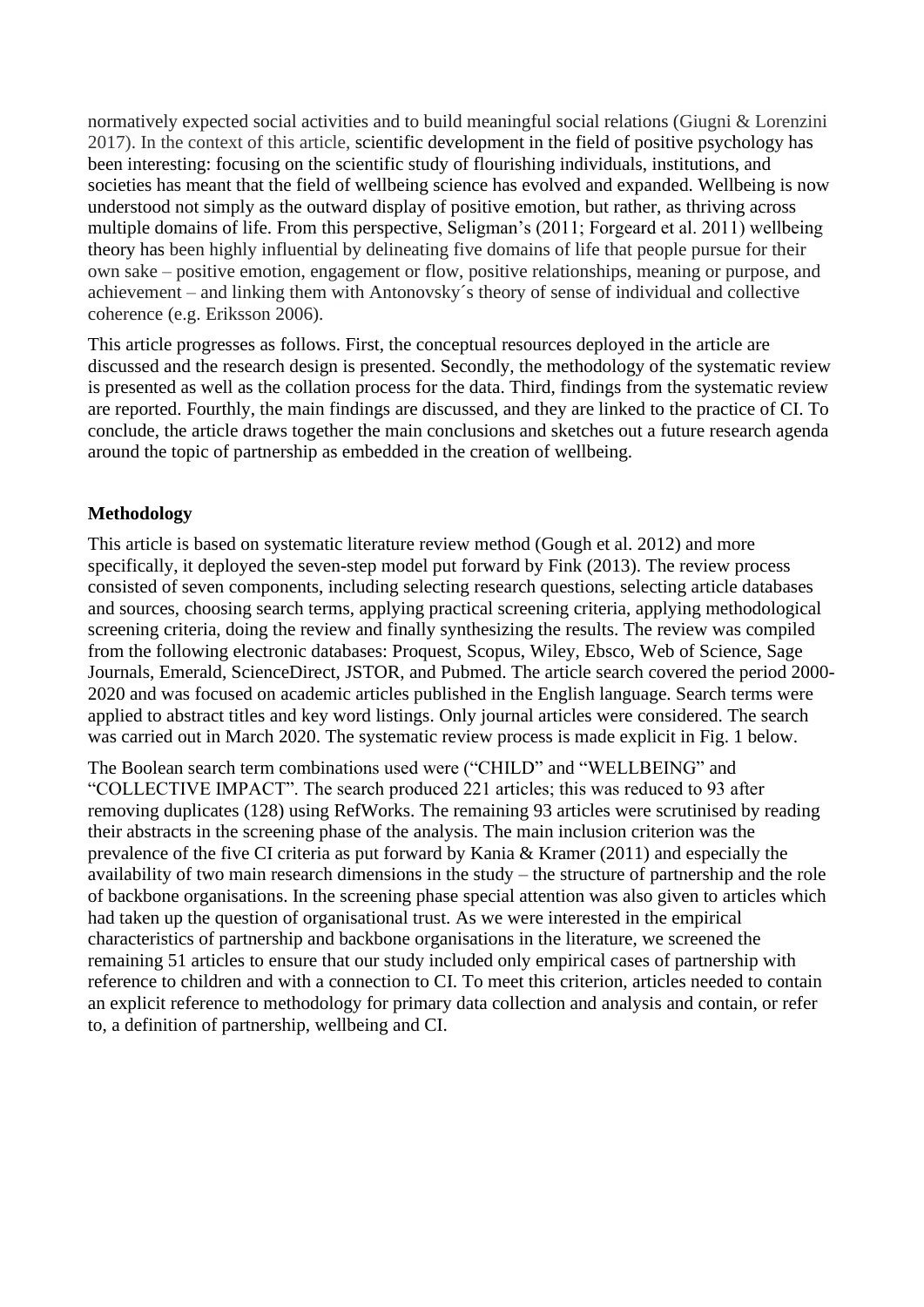**Figure 1.** The systematic review process based on the PRISMA flow diagram.



Altogether, 32 articles passed the screening phase's eligibility test and were thus include in the final article sample. The article sample was analysed by reading the full texts and by carrying out a content analysis. The references in the selected articles were also reviewed in order to identify additional relevant publications.

In this article, content analysis refers to systematic analysis of contents drawn out and made explicit by selected article sample (32 articles) by deploying selection criteria which concern CI partnership structure and the functions and role of backbone organisations. In this article, the principles of contents analysis involved the interaction of two interlinked processes – the specification of the content characteristics and the application of the rules for identifying the characteristics when they appear in the articles to be reviewed (see, e.g. Frankfort-Nachmias & Nachmias 1996).

#### **Results**

#### *General characteristics*

This section contains the main findings of our systematic review. The reviewed articles were first authored by scientists from the USA (N=20), Canada (N=5), Australia (N=5), New Zealand (N=1) and Finland (N=1). The reviewed CI initiatives were undertaken in the same countries represented by the first author of the papers, except for one paper that reported on a CI initiative that was undertaken in seven South East Asian countries: Cambodia, Indonesia, Lao People's Democratic Republic, Myanmar, Thailand, Vietnam, and Timor‐Leste (Michaud‐Létourneau et al. 2019). The reviewed articles were published in journals covering disciplines such as public- and maternal health, pediatrics, management sciences, prevention science, social sciences, psychology, and psychiatry. The vast majority of the reviewed articles were however published in public health journals.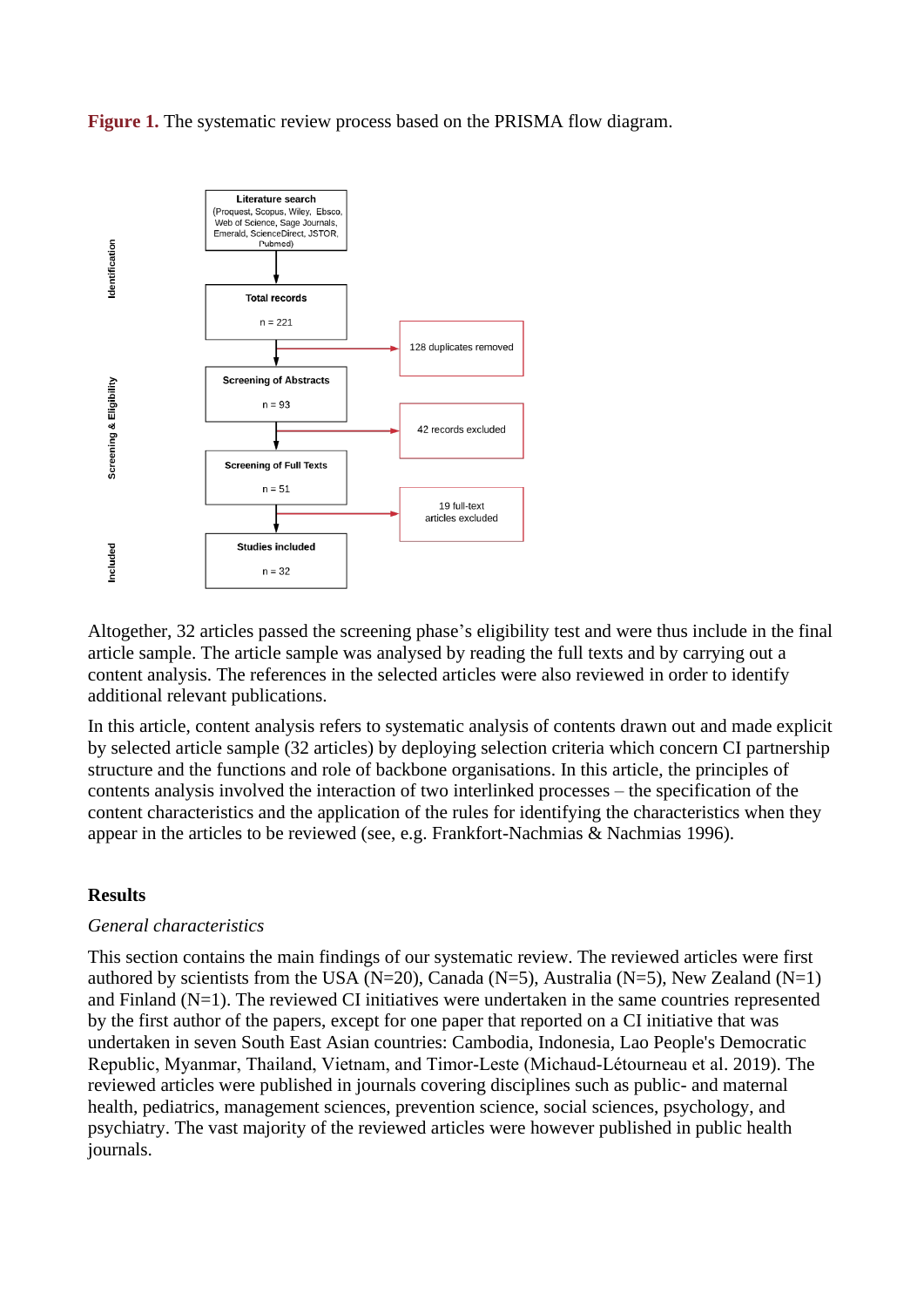Next, we report on the objectives and structures of the partnerships described in the reviewed CI initiatives. We categorise the reviewed CI initiatives into international initiatives and national initiatives that included both regional and local partnerships. Some CI initiatives were also operated as multi-regional partnerships. We also report on the multi-regional and local partnerships further based on the focus area of the initiative. At the end of each category of partnerships we describe the structure of the backbone organisations supporting the type of CI initiatives discussed.

# *International partnerships and their backbone structures: two case studies*

The results of our review show that only two studies addressed international CI initiatives. These CI initiatives utilised two international programmes; the Alive & Thrive (Michaud‐Létourneau et al. 2019) and the 1000 days movement (Ritte et al. 2016**).** 

The Alive & Thrive CI initiative was established with a focus on enhancing the feeding policies of seven countries in Southeast Asia. The partnerships involved A&T and UNICEF as well as national partners in each country (Michaud‐Létourneau et al. 2019). The national partners were sought and incorporated into the CI initiative by using a stepwise process to initially form a national layer of partnerships. During the next phase, a second layer of partnerships was formed internationally from the seven participating countries. A&T's role in the CI initiative was to serve as a backbone organisation, with staff on the ground in each participating country. In its backbone role, A&T organised large events in each of the participating countries in order to create momentum for the initiative, provided funding for the local actions within the initiative and supported capacity building activities as well as the local policy advocacy processes. Furthermore, as part of its backbone activities, A&T served as a data manager, making use of the data to form key messages and materials for advocacy.

The goal of the CI initiative utilising the 1000 days movement was to enhance early childhood wellbeing among Australian indigenous families. The initiative was prepared in a process where members of indigenous communities from Indonesia and Norway were in dialogue with Australian key indigenous stakeholders (e.g. organisations and families), as well as with researchers, policymakers, professional associations and human rights activists to define "what the Australian interpretation of the first 1000 days might look like''. The CI initiative was operated as a series of symposiums that, through an iterative process, developed an adaptation of the 1000 days programme suitable for Australian indigenous families. Though not explicitly calling itself a backbone organisation, participating indigenous scholars together with Australian Indigenous organisations held the role of a backbone supporting the dialogue process with all of the participating stakeholders.

# *Multi-regional and local partnerships and their backbone structures: case examples from three thematic CI-areas*

Thematically, most of the reviewed articles consisted of CI initiatives related to *(1) children's nutrition, food and obesity*. For example, enhancing healthy eating and breastfeeding, healthy food consumption, obesity reduction and assessing the impacts of nutrition related CI-initiatives provided the primary focus for the majority of the reviewed CI initiatives (Amed et al. 2015; Amed et al. 2016; Barata-Cavalcanti et al. 2019; Blake-Lamb et al. 2018; Bonnevie et al. 2020; Christens et al. 2016; Grumbach et al. 2017; Leruth et al. 2017; Herrmann et al. 2017; Meinen et al. 2016). All CI initiatives related to food and nutrition, except for one which dealt with breastfeeding promotion (Leruth et al. 2017), covered multiple regions and included local partners.

The local collaborative partners involved in these regional CI -initiatives were typically local government (Amed et al. 2015; Amed et al. 2016), community stakeholders such as schools, community services, local media, NGOs (Barata-Cavalcanti et al. 2019; Blake-Lamb et al. 2018), healthcare professionals such as community health centres (Meinen et al. 2016; Landry et al. 2020;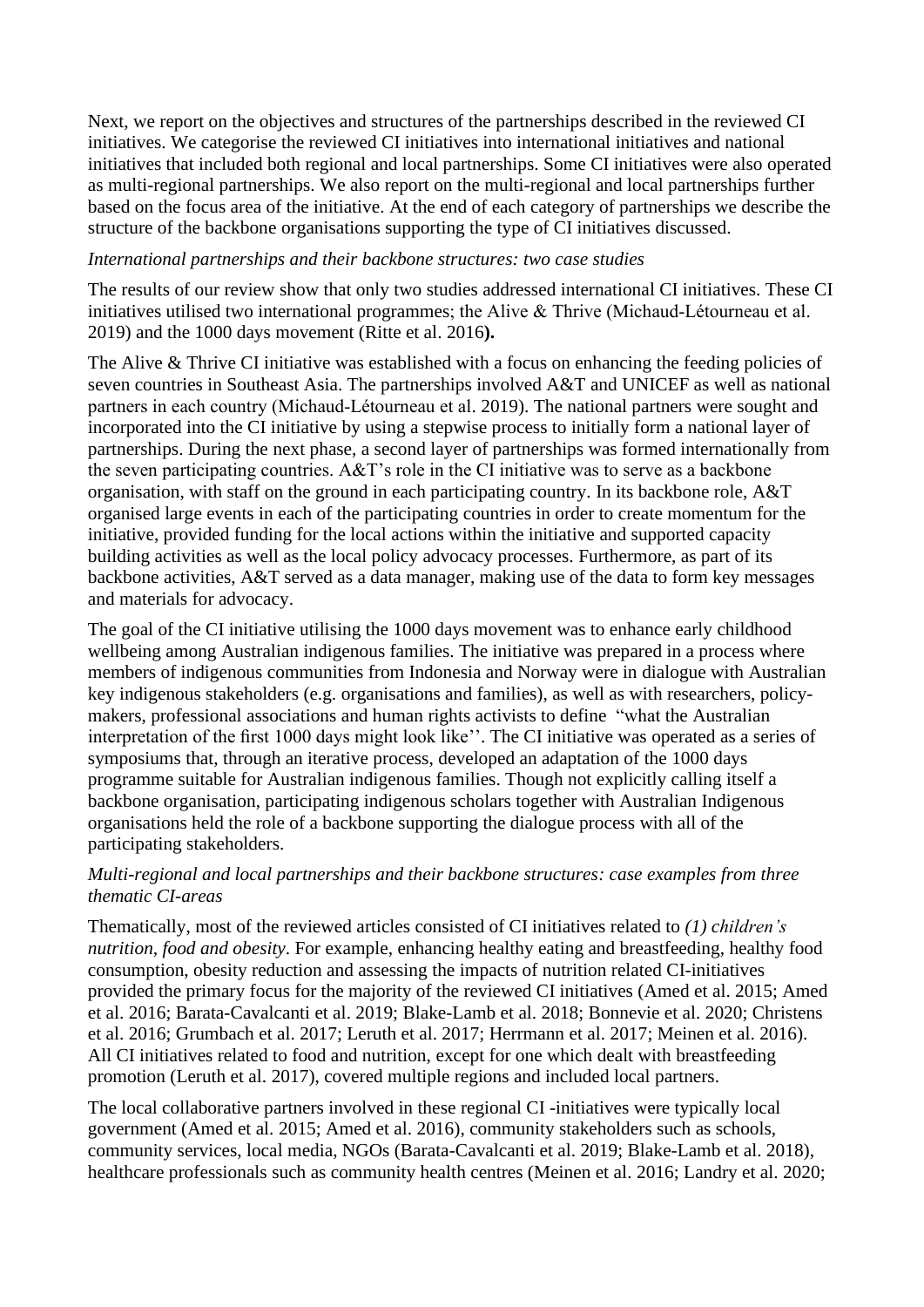Weaver et al. 2017) and/or organisations directly serving low-income, ethnic minority populations (Leruth et al. 2017; Blake-Lamb et al. 2018) and local businesses such as store owners providing 'healthy products' (Bonnevie et al. 2020). Some of the reviewed CI initiatives were structured such that the local partnerships were connected to a wider, multiregional network, for example through the use of a widely used intervention or programme (Amed et al. 2015; Amed et al. 2016; Blake-Lamb et al. 2018; Bonnevie et al. 2020; Leruth et al. 2017). One article described a CI initiative that had partnered with a previously constructed large coalition, aimed at disseminating best practices to improve maternal- and child health. The pre-existing coalition began to utilise the CI approach in the collaboration with the help of an intermediary organisation (see Weaver at al. 2017).

The second most common focus area of the reviewed CI initiatives related to *(2) supporting children's and families' health and psychosocial wellbeing*, typically describing partnerships between various regional actors. Many of the CI initiatives in this category were related to supporting psychosocial wellbeing among families with children with various adversities such as homelessness and adverse childhood experience- factors such as parental mental health problems, poverty and violence (Cox 2018; Cox et al. 2018; Evans et al. 2014; Cutuli-Willard 2019; Forstadt et al. 2015; Cohen & Price 2015; Homel et al. 2015, Niemelä et al. 2019; Terrile 2016; Wills et al. 2019).

In this thematic area, partnerships included social and healthcare professionals as in the case of one CI focusing on crime prevention (Homel et al. 2015) and one CI dealing with childhood trauma (Wills et al. 2019). Other partners outside the traditional service providers included all available nongovernmental organizations like churches and NGOs (Niemelä et al. 2019) and local libraries (Terrile 2016). All CI initiatives were related to psychosocial wellbeing and health, except for two (Terrile 2016; Cox 2018; Cox et al. 2018) which were operated in multiple regions and included local partners.

Improving specifically the health of children or their parents (oral health, maternal and child health, chronic disease prevention, early childhood development) was the objective for the following partnerships reported by Grumbach et al. (2017), Morgan et al. (2020), Wilk & Cooke (2015), Gillam et al. (2016), Vermilya & Kerwin (2017), Weaver et al. (2017), Landry et al. (2020), and Morgan et al. (2020). Some of these health focused CI initiatives' stated goal was to reduce healthor developmental disparities among minorities (Grumbach et al. 2017; Wilk & Cooke 2015). Within these articles, partnerships varied and included local professionals such as local health departments (e.g. Morgan et al. 2020), but also, for example, experts outside the community giving lectures on the health-related topic that was relevant to the local community (Wilk & Cooke 2015). One report included a description of the specific 'site-coordinator' who was actively searching for collaborative partners among local health service providers (Wilk & Cooke 2015). This was found to be time consuming, but nevertheless crucial in achieving the aimed impact. Another article described the 'partnership working groups' formed for each initiative (Grumbach et al. 2017). The partnership working groups aimed to "develop and implement action plans emphasizing feasible, scalable, translational science–informed interventions and consider sustainability early in the planning process by including policy and structural interventions". The partners represent core social- and health service organisations.

Some CI -initiatives, focusing on support for early childhood development and maternal- and child health had, in addition to a local collaborative structure between local hospitals and local community organisations, an additional collaborative structure across several districts (Gillam et al. 2016; Landry et al. 2020; Morgan et al. 2020, Weaver et al. 2017). In these multiregional CI initiatives, the local stakeholders highlighted the significance of policy mandates and informal relationships between partners as having a positive impact on collaboration between partners (Gillam et al. 2016). In addition, 'an influential champion' - a recognised expert in the field - was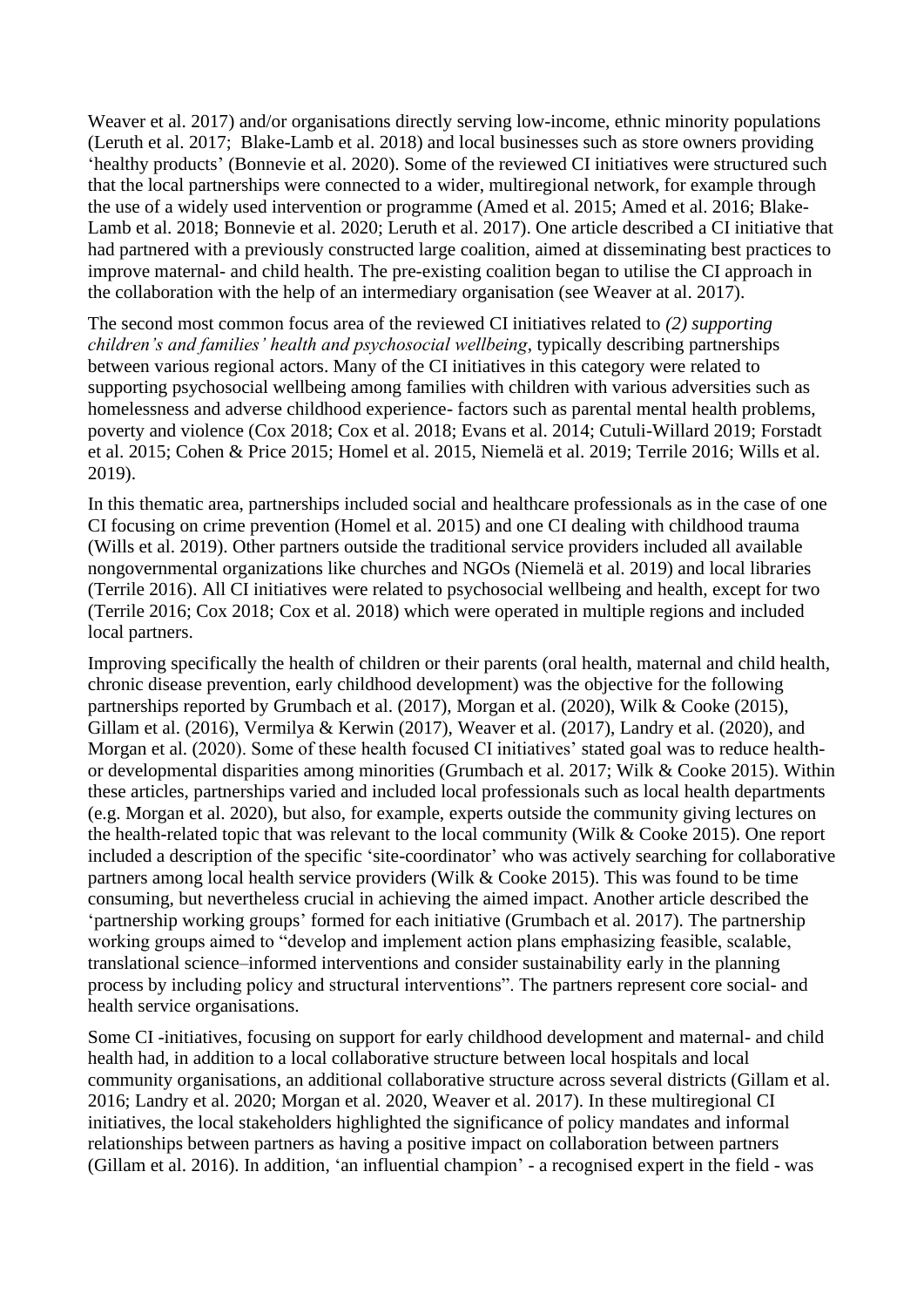seen as a key person to help bring the required partners together to engage in collaboration (Landry et al. 2020).

Moreover, CI initiatives were reported on injury prevention, where a partnership was created between hospital and community organisations (Peterson et al. 2016), one was focused on HIV prevention through a partnership of local government, university and local civic stakeholders (Buchbinder & Havlir 2019). The 'Getting to Zero' San Fransico CI was a city-wide (together with San Francisco county) initiative launched by a small group of academic, civic and community leaders (public and private) with the shared goal of having zero HIV infections, zero HIV-related deaths, and zero HIV stigma and discrimination (Buchbinder & Havlir 2019). The injury prevention CI initiative was conducted in a single district (Peterson et al. 2016).

A collaborative partnership to address complex health risks was described in one article. The CI initiative was conducted with a broad network which was established previously and included both regional- and provincial senior managers from 11 child and youth service sectors. The specific focus of this CI initiative was to provide support in complex health risk situations among minority populations which individual agencies were not able to address effectively alone (McPherson et al. 2017). The key actors in these CI -initiatives were the robust network of community-level stakeholders and target population-specific services such as regional school boards, child welfare agencies, regional health boards, youth criminal justice programmes, family resource centres and several government departments (McPherson et al. 2017). The network was described as a longlasting partnership that nevertheless operated on a voluntary basis.

Thirdly, one of the reviewed articles focused on *(3) education-related CI initiatives*. Support for young people at risk of disengaging from education was addressed in an article describing a broad community level partnership (Demant & Lawrence 2017). The CI initiative was undertaken as a local collaboration between city mental health- and drug treatment and housing services, the police, local government and the Department of Health and Human Services and the Department of Education, Employment and Training (Demant & Lawrence 2017). The authors highlighted a need for multi sectoral partnerships to enhance education among groups of young people at risk of dropping out of the education system.

# *The structures of backbone organisations in the multiregional and local CI initiatives*

The backbone organisations supporting national or multi-regional CI initiatives had several different structures. The most common backbone structure was a programme under the auspices of a participating university hospital (e.g. Amed et al. 2016) or university department (e.g. Meinen et al. 2016; Weaver et al. 2017) with staff dedicated specifically to help coordinate, support continuous communication and manage data used for the programme evaluation.

For some CI initiatives, an executive committee consisting of representatives of the participating organisations took on the role of the backbone organisation (e.g. Blake-Lamb et al. 2018) while in other multiregional CI initiatives backbone support was organised locally with added support provided by a university team across regions functioning as an academic-practice partnership (e.g. Christens et al. 2016, Morgan et al 2020). In one CI initiative a multi-agent management group (MMG) including leaders from all relevant sectors, such as social and health services, education, early childhood education, local NGOs and the churches and also supported by a private consultant, was acting as the initiatives backbone. Backbone organisations supporting local CI initiatives were most commonly constituted as a set of staff members from a public services department, such as social services (e.g. Homel et al. 2015), local health department (e.g. Morgan et al. 2020) or a local health board (e.g. Wills et al. 2019). Sometimes the backbone structure was very streamlined with only one to two staff members, with additional help provided by volunteers from the organisations participating in the initiative (Buchbinder & Havlir 2019). From the perspective of capacity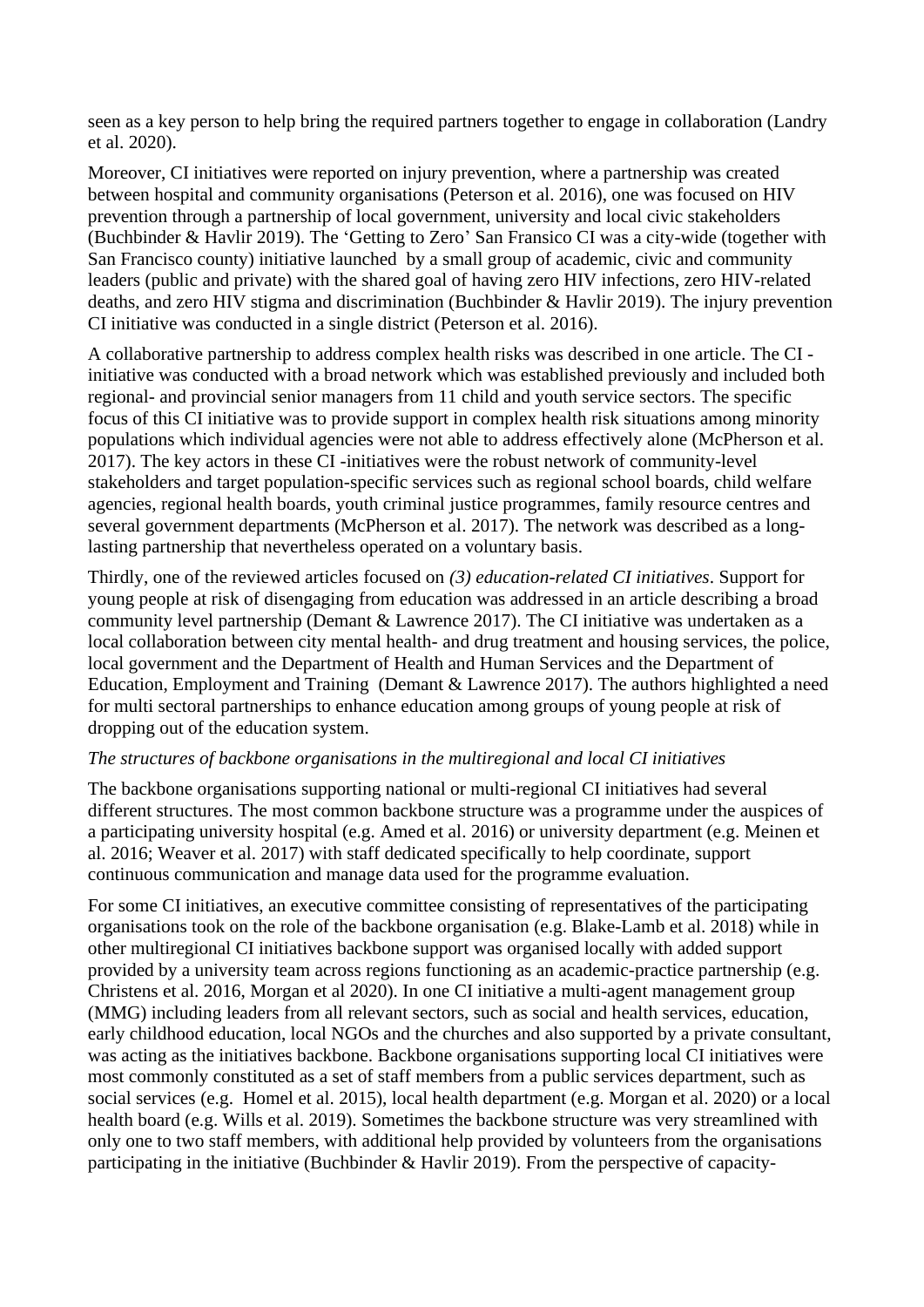building – which is an important content for SDG17 – this finding is important. It seems that capacity-building is not sufficient in the reviewed articles and calls for further scrutiny.

The tasks performed by the backbone structure varied across the reviewed initiatives, but mostly related to the provision of a guiding vision and strategy, supporting partners aligned activities, establishing shared measurement practices, building public will, advancing policy and mobilising funding. Overall, the structure and objectives of the backbone organisation in the CI initiatives outlined here were described in only approximately one third of the reviewed articles.

# **The role of CI-initiatives in systemic society**

Seeing partnerships and institutions as systems can be categorised in multiple ways, but analytically in the case of CI these varieties fall into two main categories: closed and open systems (e.g. von Bertalanffy 1956; 1968). Closed and open systems share common features but also differ from each other in significant ways. For instance, closeness means that a closed system is responsive only to changes initiated by its own elements whereas an open system receives inputs from its environment. To conceive of CI-initiatives as open systems would help to understand the role of CI in a novel way – as a tool to interconnect with other systems, thus laying the foundation for complex systems that are hard to predict because they are difficult to engage and often very hard to understand.

CI-initiatives also bring to life the individual and collective actors existing on the boundaries of public policy. Approached from the point of view of policy analysis and process perspectives, Schneider (2020: 60-61), for instance, has recently underlined an important point by "bringing in individual, collective and institutional actors" to the public policy domain. Schneider (*ibid.*) argues that it would be particularly important to embed the analysis of actor constellations into structures of societal differentiation on the macro level. In addition, actor positions with regard to specific network roles should also be taken into account.

CI-initiatives are then located at the heart of societal institutions building bridges between various actors. Our point here is that cross-sectoral collaboration is a promising route to solving complex problems, but we need stronger partnerships where local practice issues become questions for academic research. Questions surrounding the CI initiative issue however remain scientifically under-theorised are thus require more research. Moreover, it would be additionally advantageous if the pertinent questions in relation to this task were derived from real-world practice.

An investigation of the relevant research literature by means of a systematic review, however, helps one to realise that systems thinking has a lot to offer in terms of implementation and research in relation to CI initiatives. According to analysis in this article, place-based or local CI initiatives are important (i.e. a common local agenda has to be accepted locally), but when using systems thinking we know that the work is not over after one system wide issue has been (temporarily) resolved, as new issues emerge and the boundaries of the system expand, or pressures from national actors to step in increase. This suggests to us that there should be a vertical governance and meta-governance structure that helps to deal with at least the national level pressures and help solve the local problems that the locals themselves cannot address on their own (e.g. lack of qualified staff and insufficient capacity-building).

As the results of this article suggests, the reported CI initiatives' partnerships included local level stakeholders (including target populations) in the design and creation of the initiative's aims and actions. This practice of co-creation helps in and of itself to generate social inclusion, an integral aspect of wellbeing at the local level. At the same time, if the local level CI initiatives do not have a vertical meta-governance and governance structure, they face the risk that local level questions become marginalised in relation to national level decision making processes, thus increasing social exclusion.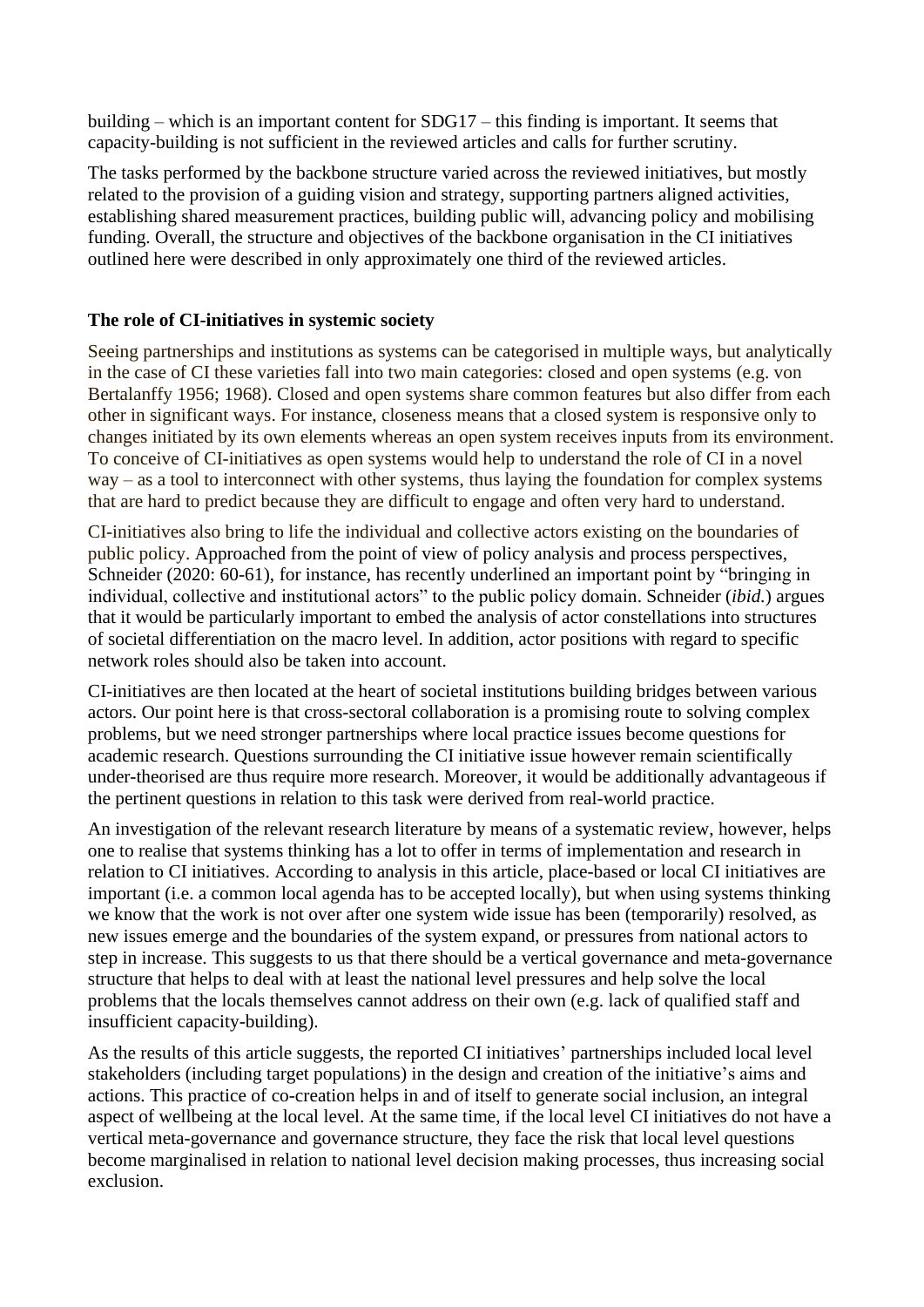In the context of reviewed CI initiatives in this article, an important question relates to policy coherence, which is highlighted profoundly in SDG17 ideology.

Namely, one key finding from the research literature relates to fact, that across all CI-initiatives, regardless of their system-level base (international, regional or local), the formation of the partnership builds upon common agendas and jointly agreed goals, which enhances policy coherence. In the reviewed articles, the key stakeholders were identified based on the objective of the initiative and the partners were sought based on their ability to contribute to the shared goal. Several of the reviewed CI initiatives also established their partnerships based on existing networks and refined their prior goals and actions utilising the CI approach. Some existing networks also added new partners during the formation of the CI initiative. In terms of innovativeness, this indicates that CI-initiatives have relied more on 'the usual suspects' rather than on 'out-of-the-box partisans', which definitely is a challenge for policy coherence.

Secondly, the two most common focus areas through which CI-initiatives have been put together in order to help the children concerned are, children´s nutrition, food and obesity and children´s health and psycho-social wellbeing.

Third, it is apparent that the adoption of systems thinking would benefit CI partnerships in achieving jointly planned goals and the implementation of agreed common agendas by creating most appropriate cooperation networks aiming at best possible implementation of CI initiatives.

| <b>Table 1.</b> Key findings in this systematic review and their relevance to other selected SDGs related |
|-----------------------------------------------------------------------------------------------------------|
| to the outcome <i>(children's wellbeing)</i> of this systematic review <i>(authors' interpretation)</i> . |

|                                                                                                                                                                      | Relevance of this systematic review's key finding with other SDGs from the perspective of<br>targeted outcome (children's wellbeing) |                            |                            |                            |                            |                            |                          |                          |
|----------------------------------------------------------------------------------------------------------------------------------------------------------------------|--------------------------------------------------------------------------------------------------------------------------------------|----------------------------|----------------------------|----------------------------|----------------------------|----------------------------|--------------------------|--------------------------|
| <b>Key finding</b>                                                                                                                                                   | SDG1                                                                                                                                 | SDG <sub>2</sub>           | SDG3                       | SDG4                       | SDG5                       | SDG10                      | SDG11                    | <b>SDG16</b>             |
| 1. The identification and<br>selection process of<br>stakeholders to contribute<br>common goals and agenda                                                           | <b>Strong</b><br>relevance                                                                                                           | <b>Strong</b><br>relevance | Strong<br>relevance        | <b>Strong</b><br>relevance | <b>Strong</b><br>relevance | <b>Strong</b><br>relevance | Medium<br>relevance      | Medium<br>relevance      |
| 2. The most common focus<br>areas of CI partnerships<br>relate to children's nutrition,<br>food and obesity and<br>children's health and<br>psycho-social wellbeing. | <b>Strong</b><br>relevance                                                                                                           | <b>Strong</b><br>relevance | <b>Strong</b><br>relevance | <b>Strong</b><br>relevance | Medium<br>relevance        | Medium<br>relevance        | <b>Weak</b><br>relevance | <b>Weak</b><br>relevance |
| 3. The adoption of systems<br>thinking in achieving best<br>results from CI partnerships                                                                             | <b>Strong</b><br>relevance                                                                                                           | <b>Strong</b><br>relevance | <b>Strong</b><br>relevance | <b>Strong</b><br>relevance | Medium<br>relevance        | Medium<br>relevance        | Medium<br>relevance      | <b>Weak</b><br>relevance |

Finally, table 1 summarises the findings in this literature review vis-á-vis other relevant SDGs from the perspective of the outcome of this systematic review (children´s wellbeing). Table 1 also makes explicit the need to boost policy coherence as the key ingredient and goal of SDG17 to enhance cooperation networks working together to alleviate effects of social exclusion, poverty and lowquality education.

# **Conclusions – partnership is crucial for CI-initiatives**

SDG17 strengthens sustainable development by putting together multi-stakeholder partnerships, based on cooperative networks, that mobilize and share knowledge, expertise, technology and financial resources. Without partnerships, CI initiatives cannot operate. Moreover, according to this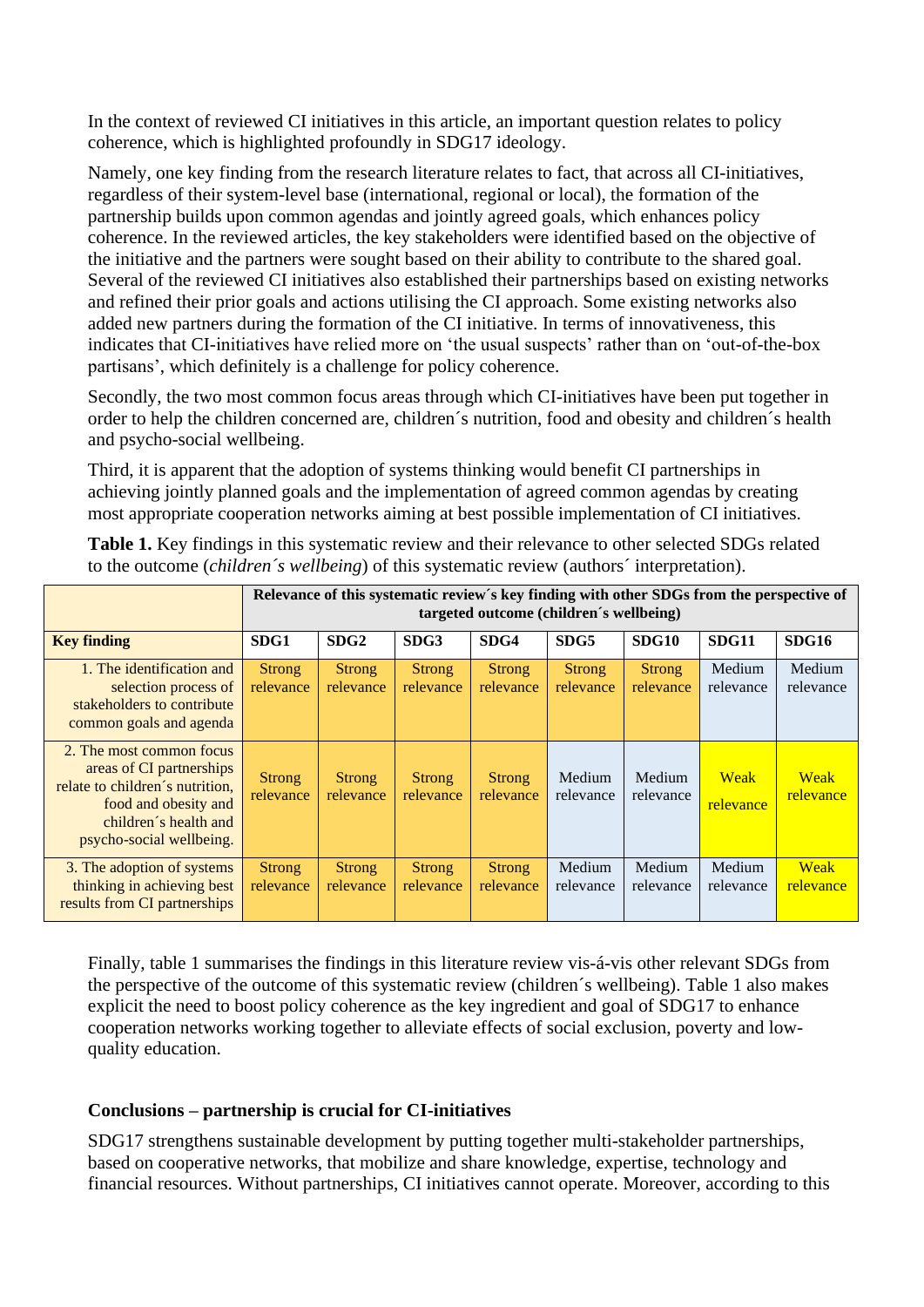article, partnership is essential in strengthening children´s wellbeing. Partnership – supported and framed by backbone organisations – constitute a crucial element of all reviewed CI studies. The downside of our research is that there remains a paucity of research around the topic of partnership within the context of CI-initiatives which is odd given that the ideology of CI rests upon ideas related to cooperation, mutual understanding and creating common agendas to help children and their families.

Backbone support for the reviewed CI initiatives most commonly involved a programme or dedicated staff within a university- or public service department, or a formation where the executive board of the CI initiative, either by itself or supported by a consultant or volunteers, took on the role of backbone support. Overall, the structures of these backbone organisations were rather poorly described in the reviewed articles. As the role of backbone organisations has been highlighted in the study "when collective impact has impact" as a key factor in their success (Lynn & Stachowiak 2018) we would like to draw attention to the need to describe the structure and objective of the backbone organisation more thoroughly. This would allow CI- initiative planners to learn from the experiences of previous CI-initiatives, highlighting their key success factors. One potential explanation for this finding is offered by Weaver et al. (2017 p. 69): "However, despite the rich theoretical underpinnings of coalitions and collaboratives, many intermediary organizations struggle when describing, reporting and highlighting their successes."

From the perspective of organisational theory, the question of trust is essential in developing partnership and backbone organisations. Trust – or the lack of it – was discussed in some of the reviewed articles for this study but somewhat surprisingly not in a profound or extensive manner. Weaver et al. (2017), for instance, forward the idea that effective responses, such as feelings of trust, can serve as important mediators of cognitive and behavioural impact in CI-initiatives. Gilliam et al. (2016) concluded from their quasi-experimental study on the role of collaboration facilitators that the only significant predictor of collaboration is informal relationships. Their analysis suggests a hybrid process of partnership creation combining key elements of CI with a focus on relationship building, to support effective collaboration practices. Gilliam et al's (2016, p. 4) conclusion is that trust among partners is a key factor that facilitates or impedes effective interagency coordination. Communities in which there are personal relationships among partners or where there is a history of collaboration have more success (Bunger, 2010). Bunger (2010, p. 393) further emphasises this issue, noting that "[t]he personal relationships that providers develop with one another are key drivers of service coordination" (p. 393).

There are limitations of this systematic review that should be taken into consideration when interpreting the results. First, most of the reviewed studies came from North America which certainly gave to the body of research literature the heavy focus on the US (and North America) context. This literature review excluded non-English publications and those studies which were not published in peer-reviewed journals. The evidence of non-English countries has most likely been published in local publication forums and in non-English languages. Second, the reviewed studies included used varying study settings, which may have affected the way partnership and backbone organisations were scrutinised in the selected articles. Thus, selection bias of included studies may have affected the conclusions. Third, this systematic review was based on peer-reviewed publications, which meant that working papers and non-peer reviewed reports were left out from the sample.

This article highlights various challenges involved in embarking upon future research in this area. These include the need for a more detailed empirical cultivation of the role of trust in putting together and implementing partnerships designed to get the best out of interconnected network actors around the CI-initiative topic. Moreover, further elaboration on the issue of selection processes for partnership structure would help to understand the role and nature of innovativeness in CI-initiatives. Such analysis would necessarily involve investigating what processes trigger the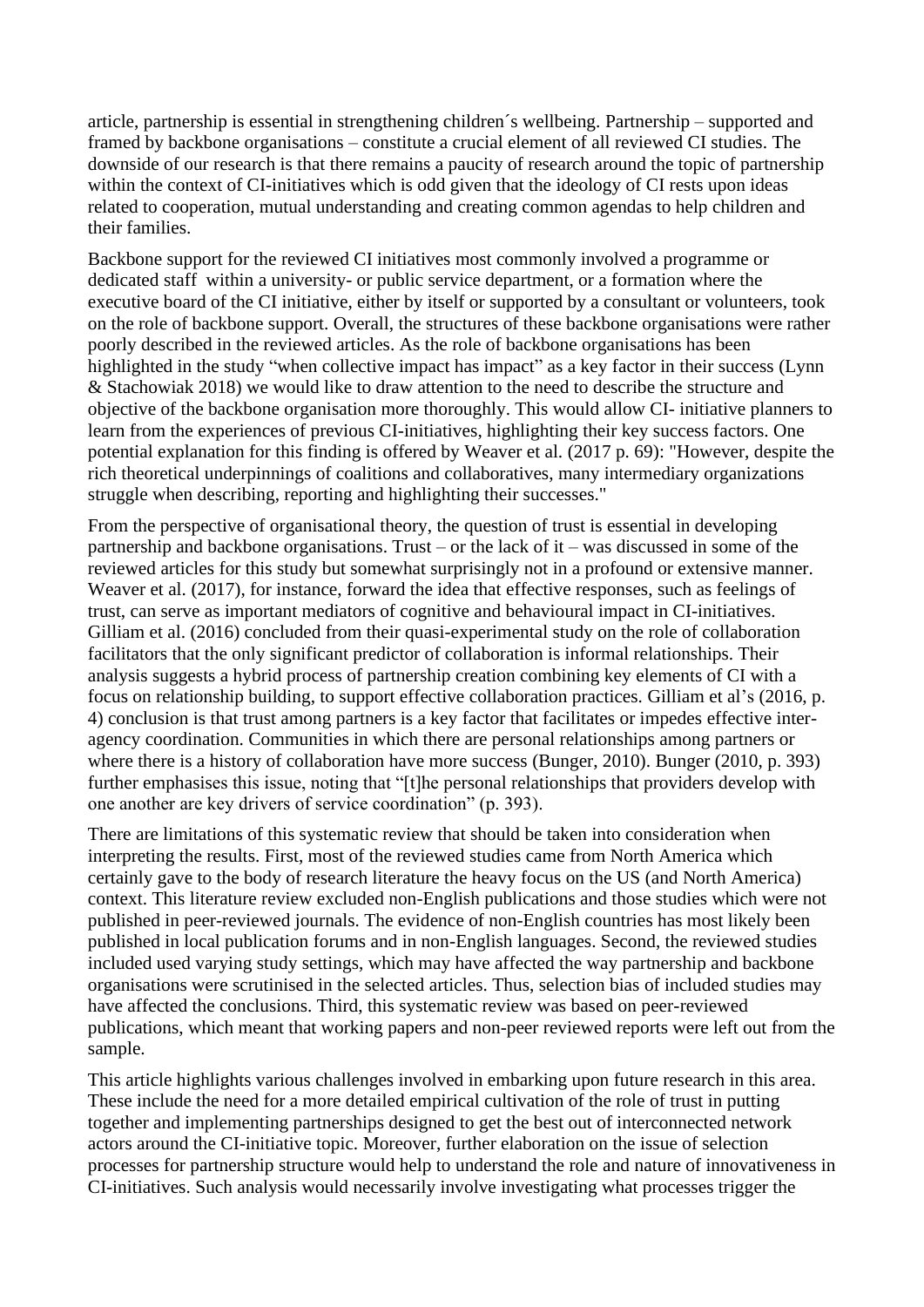emergence of a partnership shaped by trust and how organisational processes pave the way for the best possible outcomes in implementing CI-initiatives. It is assumed that important research themes and topics from this perspective relate to organisational meta-skills, strategic sensitivity in organisations, and ethical frames that could be seen as *counter-poison* in alleviating the effects of organisational malevolence and inefficiency in CI-initiatives. In addition, studying the role of children as beneficiaries, participants and co-creators of services and programmes also merits more extensive empirical research.

# **References**

Amed S, Shea S, Pinkney S, Higgins JW, Naylor P (2016) Wayfinding the live 5-2-1-0 initiative—At the intersection between systems thinking and community-based childhood obesity prevention. International Journal of Environmental Research and Public Health 13(6): 1-16. doi:10.3390/ijerph13060614.

Amed S, Naylor P, Pinkney S, Shea S, Mâsse LC, Berg S, Collett JP, Wharf Higgins J (2015) Creating a collective impact on childhood obesity: lessons from the SCOPE initiative. Canadian Journal of Public Health 106(6): 426-433. doi:10.17269/cjph.106.5114

Barata-Cavalcanti O, Leung MM, Costa S, Mateo KF, Guillermin M, Palmedo C, Huang, TT (2020). Assessing the collective impact of community health programs funded by food and beverage companies: a new community-focused methodology. International Quarterly of Community Health Education 40(2): 75- 89. DOI: 10.1177/0272684X19862359

Blake-Lamb T, Boudreau AA, Matathia S, Tiburcio E, Perkins ME, Roche B, Kotelchuck M, Shtasel D, Price SN, Taveras EM (2018) Strengthening integration of clinical and public health systems to prevent maternal-child obesity in the first 1,000 days: a collective impact approach. Contemporary Clinical Trials 65: 46-52. doi:10.1016/j.cct.2017.12.001

Bonnevie E, Morales O, Rosenberg SD, Goldbarg J, Silver M, Wartella E, Smyser J (2020) Evaluation of a campaign to reduce consumption of sugar-sweetened beverages in new jersey. Preventive Medicine 106062. doi:10.1016/j.ypmed.2020.106062

Buchbinder SP, Havlir DV (2019) Getting to zero San Francisco: a collective impact approach. Jaids-Journal of Acquired Immune Deficiency Syndromes 82(3): 176-182. doi:10.1097/QAI.0000000000002200

Bunger AC (2010) Defining service coordination: a social work perspective. Journal of Social Service Research 36(5): 385–401. doi:10.1080/01488376.2010.51093.

Cahn ES (2004) No more throw-away people: the co-production imperative. Essential Books, Washington DC.

Clarke A, Crane A (2018) Cross-sector partnerships for systemic change: systematized literature review and agenda for further research. Journal of Business Ethics 150: 303-313. DOI: 10.1007/s10551-018-3922-2.

Christens BD, Inzeo PT, Meinen A, Hilgendorf AE, Berns R, Korth A, Pollard E, McCall A, Adams A, Stedman J (2016) Community-led collaborative action to prevent obesity. Wisconsin Medical Journal 115(5): 259-263.

Cohen J, Price H (2015) Driving youth outcomes through collective impact. Harvard Kennedy School Review 15(1): 28-33.

Cox MH (2018) Logan together: how working across sectors for our kids is the answer to everything. International Journal of Integrated Care 18(1-2). doi:10.5334/ijic.s1062

Cox M, Statham M, Olive GAL (2018) The complexity of partnering across sectors and community, a case example of Logan together. International Journal of Integrated Care 18(1-2). doi:10.5334/ijic.s1103

Cutuli JJ, Willard J (2019) Building early links for learning: connections to promote resilience for young children in family homeless shelters. Zero to Three 39(4): 43-50.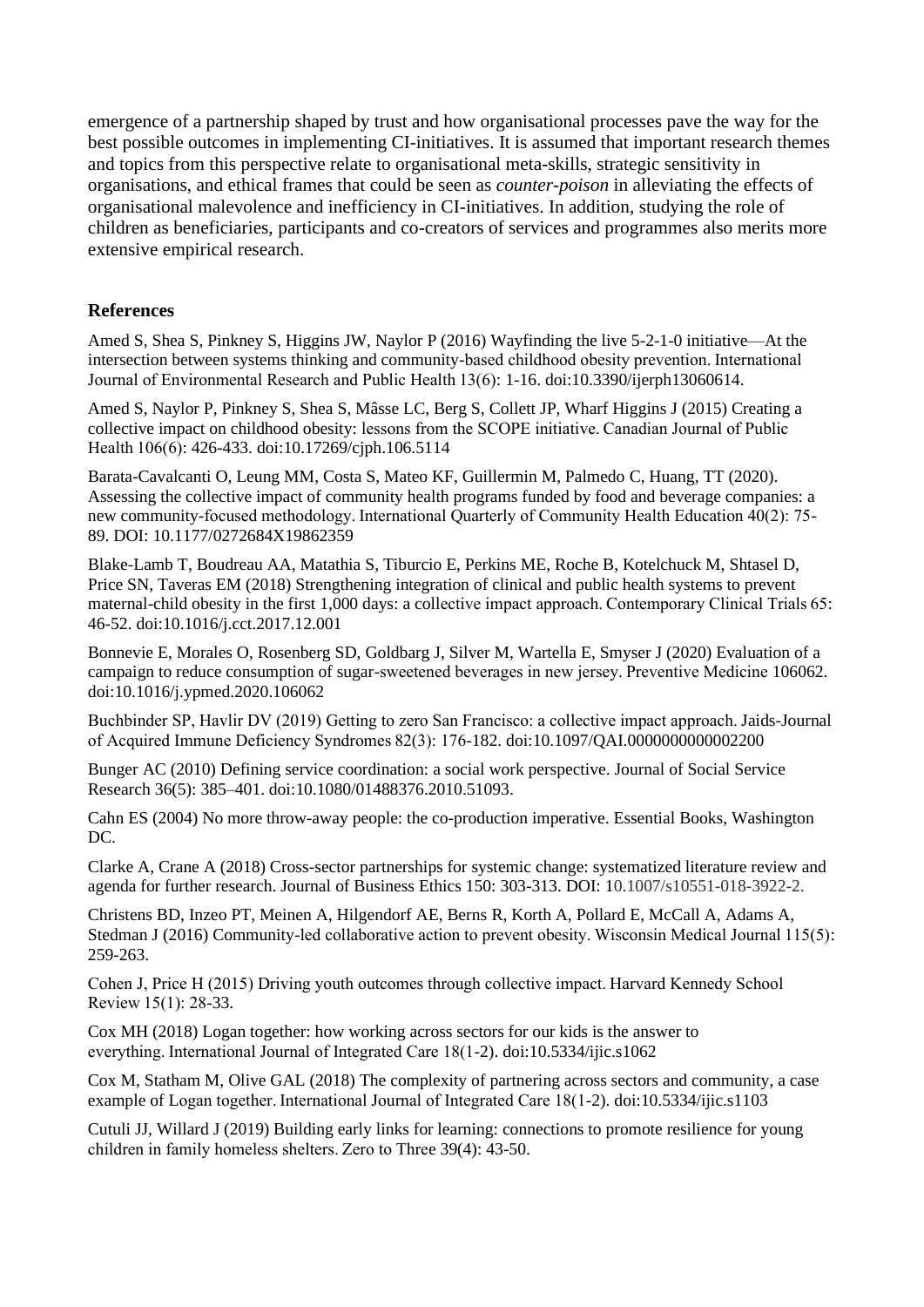Demant, L, Lawrence J (2018). Back on track: the challenges of implementing a small place-based collective impact initiative. Health Promotion Journal of Australia 29(3): 60-362. DOI: 10.1002/hpja.36

Dolan P, Shannon M, Smyth B (2018) Family support in practice: voices from the field, European Journal of Social Work 21(5): 737-749, DOI: 10.1080/13691457.2017.1320533.

Eriksson M, Lindström B (2006) Antonovsky's sense of coherence scale and the relation with health: a systematic review. Journal of Epidemiology & Community Health 60(5): 376-381. DOI: 10.1136/jech.2005.041616.

Evans SD, Rosen AD, Kesten SM, Moore W (2014) Miami thrives: weaving a poverty reduction coalition. American Journal of Community Psychology 53(3-4): 357-368. doi:10.1007/s10464-014-9657-z

Fink A (2013) Conducting research literature reviews: from the Internet to the paper. Sage, London.

Fisher P, Balfour B, Moss S (2018) Advocating co-productive engagement with marginalised people: a specific perspective on and by survivors of childhood sexual abuse. British Journal of Social Work 48(7): 2096–2113.

Fletcher GJO, Simpson JA, Thomas G (2000) Ideals, perceptions, and evaluations in early relationship development. Journal of Personality and Social Psychology 79(6): 933–940. DOI: 10.1037/0022- 3514.79.6.933.

Forgeard MJC, Jayawickreme E, Kern M, Seligman MEP (2011) Doing the right thing: measuring wellbeing for public policy. International Journal of Wellbeing 1(1): 79-106. DOI:10.5502/ijw.v1i1.15.

Forstadt L, Cooper S, Mackey Andrews S (2015) Changing medicine and building community: Maine's adverse childhood experiences momentum. Permanente Journal 19(2): 92-95. doi:10.7812/TPP/14-169.

Frankfort-Nachmias C, Nachmias D (1996) Research methods in the social sciences. Edward Arnold, London.

Gao X, Shen J, Wu H, Krenn, HY (2019) Evaluating program effects: conceptualizing and demonstrating a typology. Evaluation and Program Planning 72(1): 88-96. DOI: 10.1016/j.evalprogplan.2018.10.008.

Gillam RJ, Counts JM, Garstka TA (2016) Collective impact facilitators: how contextual and procedural factors influence collaboration. Community Development 47(2): 209-224. doi:10.1080/15575330.2015.1133684

Giugni M., Lorenzini J. (2017) Jobless Citizens. Political engagement of the young unemployed. Palgrave Pivot, London.

Goldfeld S, Mathews T, Brinkman S, Woolcock G, Myers J, Kershaw P (2010) The kids in communities study: measuring community level factors influencing children's development. Murdoch Children's Research Institute, Melbourne.

Gough D, Thomas J, Thomas J (2012) Clarifying differences between review designs and methods. Systematic reviews 1(1), DOI:10.1186/2046-4053-1-28.

Grumbach K, Vargas RA, Fleisher P, Aragón TJ, Chung L, Chawla C, Yant A, Garcia ER, Santiago A, Lang PL, Jones P, Liu W, Schmidt LA (2017) Achieving health equity through community engagement in translating evidence to policy: the San Francisco health improvement partnership, 2010-2016. Preventing Chronic Disease, 14, E27. doi:10.5888/pcd14.160469

Hermann LK, Henry B, Hogan L (2017) Building collective impact to improve health and reduce obesity among children: a report on a participatory research approach. American Journal of Health Studies 32(2): 111-135.

Homel R, Freiberg K, Branch S (2015) CREATE-ing capacity to take developmental crime prevention to scale: A community-based approach within a national framework. Australian & New Zealand Journal of Criminology 48(3): 367-385. doi:10.1177/0004865815589826

Kania J, Kramer M (2011) Collective impact. Stanford Social Innovation Review 9(1): 36-41.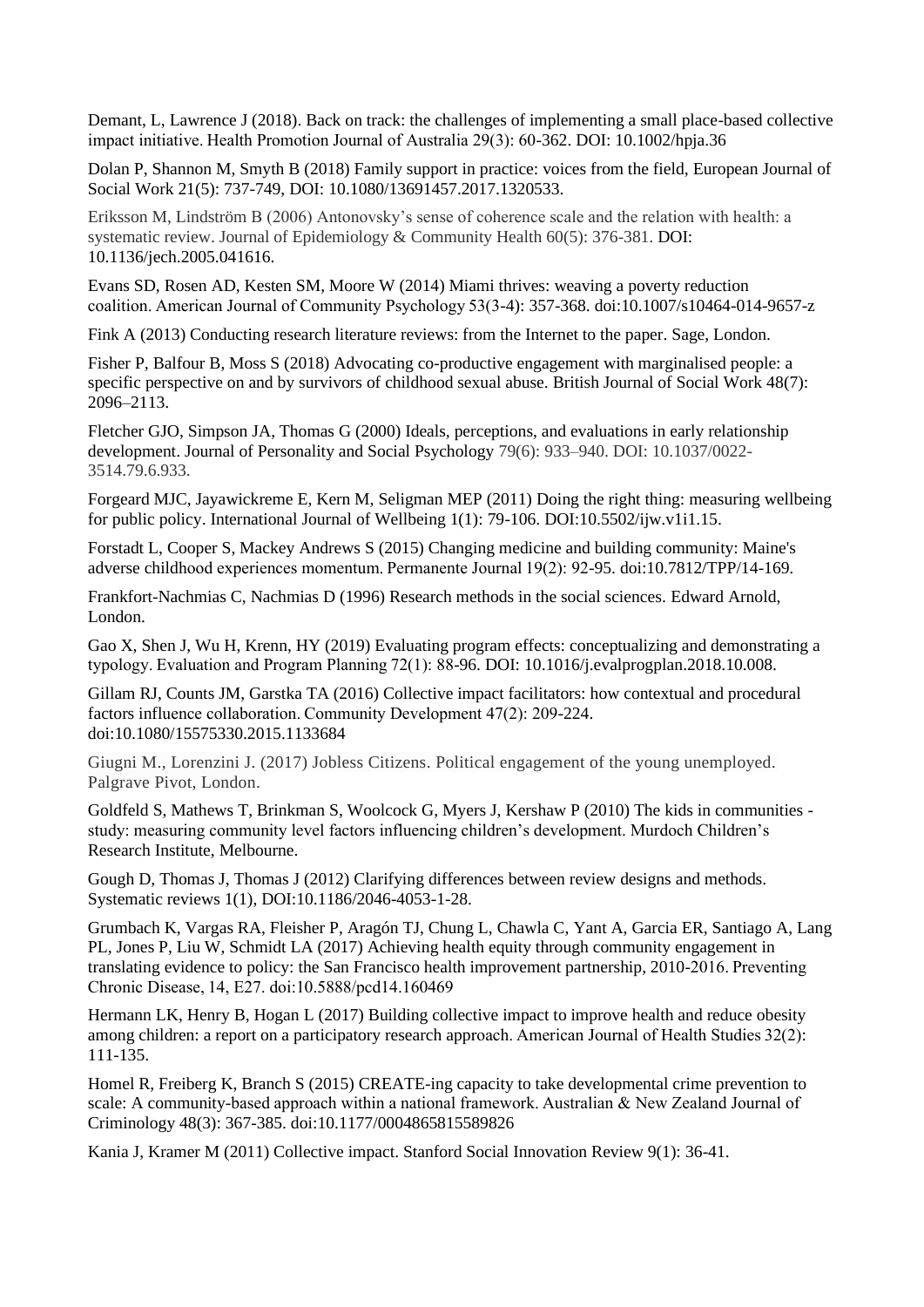Kramer RM, Carnevale PJ (2001) Trust and intergroup negotiation. In: Brown R, Gaertner S (eds.), Blackwell handbook of social psychology: Intergroup processes. Blackwell, Malden MA, 431–450.

Landry S, Collie-Akers V, Foster K, Pecha D, Abresch C (2020) Assessing the development of collective impact initiatives addressing maternal and child health. Maternal & Child Health Journal 24(4): 405-411. doi:10.1007/s10995-020-02894-7

Leruth C, Goodman J, Bragg B, Gray D (2017) A multilevel approach to breastfeeding promotion: Using healthy start to deliver individual support and drive collective impact. Maternal and Child Health Journal 21: 4-10. doi:10.1007/s10995-017-2371-3

Lynn J, & Stachowiak S (2018). When collective impact has an impact: A cross-site study of 25 collective impact initiatives.

[https://www.orsimpact.com/DirectoryAttachments/10262018\\_111513\\_477\\_CI\\_Study\\_Report\\_10-26-](https://www.orsimpact.com/DirectoryAttachments/10262018_111513_477_CI_Study_Report_10-26-2018.pdf) [2018.pdf](https://www.orsimpact.com/DirectoryAttachments/10262018_111513_477_CI_Study_Report_10-26-2018.pdf) retrieved 4.5.2020.

Manning M, Bollig-Fischer A, Berry Bobovski L, Lichtenberg P, Chapman R, Albrecht TL (2014) Modeling the sustainability of community health networks: novel approaches for analyzing collaborative organization partnerships across time. Translational Behavioral Medicine 4(1):46–59.

McPherson C, Ploeg J, Edwards N, Ciliska D, Sword W (2017) A catalyst for system change: a case study of child health network formation, evolution and sustainability in Canada. BMC Health

Meinen A, Hilgendorf A, Korth AL, Christens BD, Breuer C, Joyner H, Polzin M, Adams A, Wolfe D, Braun A, Holting J, Paulson J., Cullen B, Stader K (2016) The Wisconsin early childhood obesity prevention initiative: An example of statewide collective impact. WMJ (Official Publication of the State Medical Society of Wisconsin) 115:5: 269-274.

Michaud‐Létourneau I, Gayard M, Mathisen R, Phan LTH, Weissman A, Pelletier DL (2019) Enhancing governance and strengthening advocacy for policy change of large collective impact initiatives. Maternal & Child Nutrition, 15, N.PAG-N.PAG. doi:10.1111/mcn.12728.

Morgan IA, Tucker C, Urlaub DM, Shuler TO, Cilenti D (2020) Leveraging an academic-practice partnership to improve maternal and child health outcomes in North Carolina. North Carolina Medical Journal 81(1): 5-13. doi:10.18043/ncm.81.1.5

Niemelä M, Kallunki, H, Jokinen J, Räsänen S, Ala-Aho B, Hakko H, Ristikari T, Solantaus T (2019) Collective impact on prevention: Let's talk about children service model and decrease in referrals to child protection services. Frontiers in Psychiatry 10, 64. doi:10.3389/fpsyt.2019.00064

Peterson N, Savage J, Vesely N, Eithun R (2016) 652 strengthening a culture of safety for children: developing hospital and community collaborations. Injury Prevention, 22, A234. doi:http://dx.doi.org.libproxy.tuni.fi/10.1136/injuryprev-2016-042156.652

Ritte R, Panozzo S, Johnston L, Agerholm J, Kvernmo SE, Rowley K, Arabena K (2016) An Australian model of the first 1000 days: An indigenous-led process to turn an international initiative into an early-life strategy benefiting indigenous families. Global Health, Epidemiology and Genomics, 1, e11. doi:10.1017/gheg.2016.7.

Sampson R J, Morenoff JD, Gannon-Rowley T (2002) Assessing 'neighbourhood effects': social processes and new directions in research. Annual Review of Sociology 28(1): 443–478. DOI: 10.1146/aanurev.soc.28.110601.141114.

Schneider, V (2020) Bringing society back in: actors, networks, and systems in public policy. In Lehtimäki H et al. (eds.) Society as an interactive space, Springer, Cham, 41-65.

Seligman MEP (2011) Flourish. Simon & Schuster, New York.

Tammeaid M, Virtanen P, Meyer J (2020) Leadership meta-skills in public institutions. Unpublished article, in review.

Terrile VC (2016) Public library support of families experiencing homelessness. Journal of Children & Poverty 22(2): 133-146. doi:10.1080/10796126.2016.1209166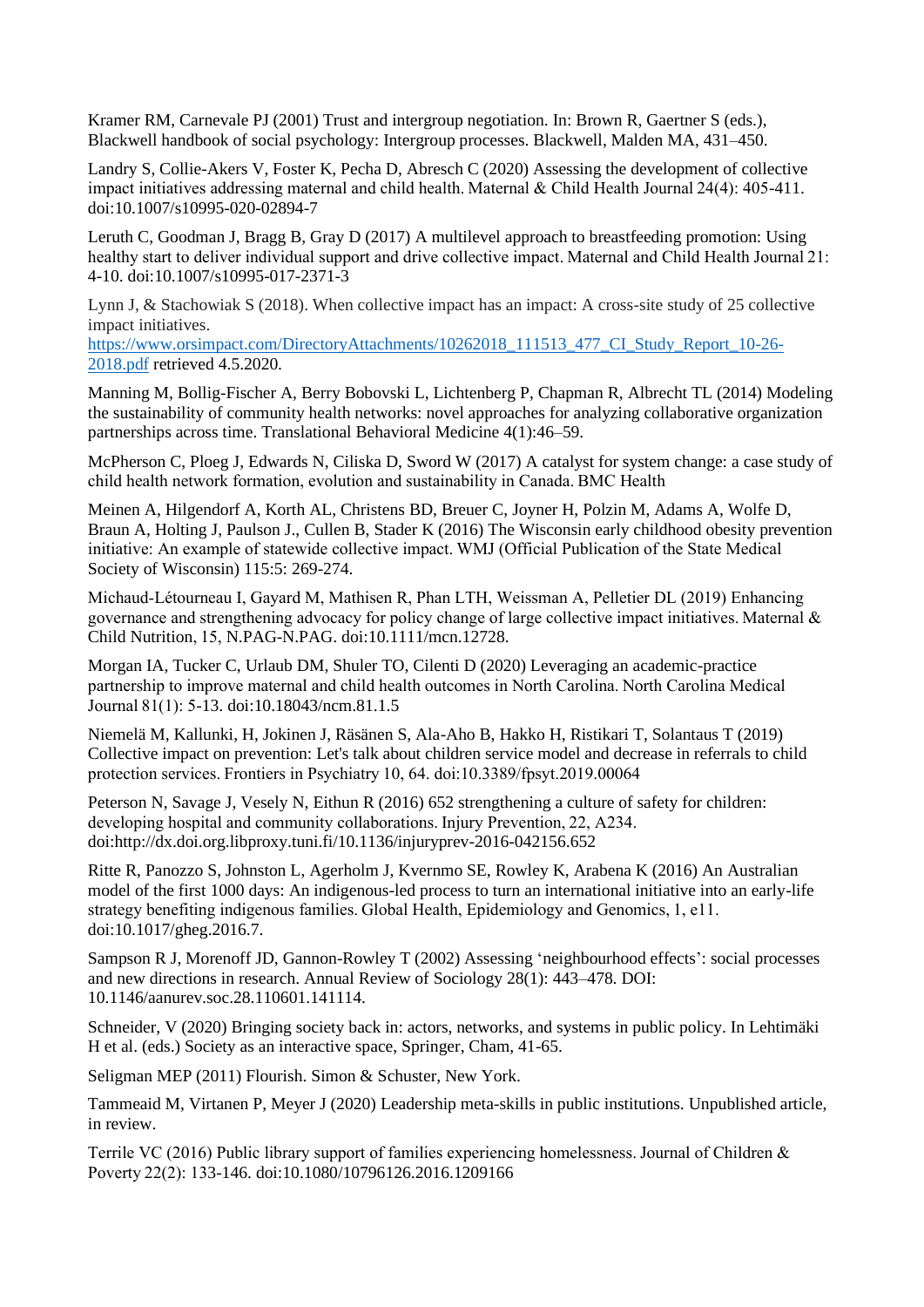Townsley R, Watson D, Abbott D (2004) Working partnerships? A critique of the process of multiagency working in services to disabled children with complex health care needs. Journal of Integrated Care 12(2): 24–34. doi:10.1108/14769018200400013

Turner S, Merchant, K, Kania J, Martin E (2012) Understanding the value of backbone organizations in collective impact: Part 1. Stanford Social Innovation Review. Retrieved from http://www.ssireview.org/blog/entry/understanding\_the\_value\_of\_backbone\_organizations \_in\_collective\_impact\_1.

Uhl-Bien M, Marion R, McKelvey B (2007) Complexity leadership theory: shifting leadership from the industrial age to the knowledge era. The Leadership Quarterly 18(4): 298-318.

Vermilya L, Kerwin D (2017) Early childhood investment zones: A learning approach for authentic community partnership. Zero to Three 38(1): 11-18.

Von Bertalanffy L (1956) General systems theory. General Systems 1: 1-10.

Von Bertalanffy L (1968) General systems theory: foundations, development, applications. New York, George Braziller.

Weaver NL, Thompson J, Shoff CR, Copanas K, Mcmillin, SE (2017) A conceptual model for the pathways of effect for intermediary organizations: A case study from maternal and child health. Evaluation and Program Planning 63(1): 69-73.

Wilk P, Cooke M (2015) Collaborative public health system interventions for chronic disease prevention among urban aboriginal peoples. International Indigenous Policy Journal 6(4). UNSP 3.

Wills R, Gabriel B, Matthews KM (2019) The Ngātahi project: competency development for the vulnerable children's workforce. Policy Quarterly 15(1): 73-79.

Wrightsman LS (1991) Interpersonal trust and attitudes toward human nature. In: Robinson JP, Shaver PR, Wrightsman LS (eds.), Measures of personality and social psychological attitudes. Academic Press, San Diego CA, 373–412.

#### Cross-referenced texts include:

Accountabil ity Frameworks for Partnership Toward Sustainability Pomare, C.

Achieving the United Nations Sustainable Development Goals: The Role of Transnational GovernanceOguntuase, O.

Creating Sustainable Public Systems for Sustainable Development: Inevitable Global Norms and Partnership for National Implementation Lakavath, M.

Cross-Sector Partnerships: Role Toward Achieving the UN Sustainable Development Goals Hipsher, S.

Inclusive Partnerships: A Key to Achieving Sustainable Development Mann, J.

International Governance of Global Commons in the Context of SDG 17 Zuklin, T.

Public-Private Partnerships and Sustainable DevelopmentHipsher, S.